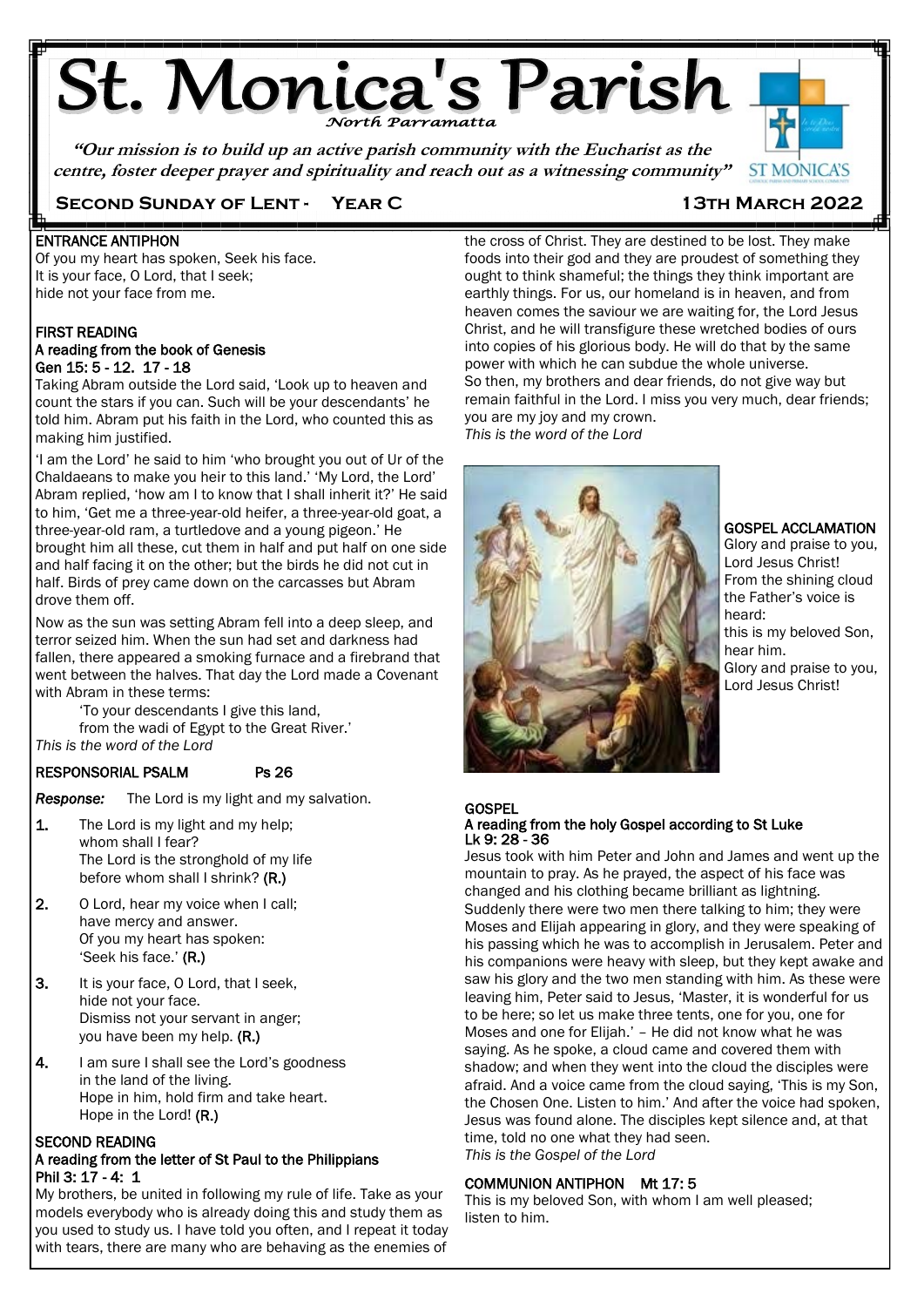# *St. Monica's Catholic Parish*

# **Cnr Church Street and North Rocks Road, North Parramatta**

| SUNDAY MASSES:                              | Saturday Vigil - 5pm; Sunday - 9am, 11.30am (Cantonese/Chinese Mass) and 6pm              |                                                                  |  |
|---------------------------------------------|-------------------------------------------------------------------------------------------|------------------------------------------------------------------|--|
| WEEKDAY MASSES:                             | Tuesday-Friday - 9.15am                                                                   |                                                                  |  |
| <b>EXPOSITION:</b>                          | Every Thursday 8pm—9pm<br>Every Friday following 9.15am Mass until 10.45am,               |                                                                  |  |
| <b>RECONCILIATION:</b>                      | Friday 10-10.30am, Saturday 4-4.40pm, 3rd Sunday of the month 10:15-11am, or on request   |                                                                  |  |
| <b>MARRIAGES:</b>                           | Please contact the Parish Priest at least 12 months prior                                 |                                                                  |  |
| <b>BAPTISMS:</b>                            | Please contact the Parish Office for appointment with the Parish Priest. Phone: 9630-1951 |                                                                  |  |
| ANOINTING OF THE SICK/<br>EUCHARIST AT HOME | Please contact the Parish Office or Fr Ephraim Lam Phone: 9630-1951                       |                                                                  |  |
| <b>PARISH PRIEST/</b><br>CHINESE CHAPLAIN:  | Fr. Ephraim Lam Phone: 9630 -1951                                                         | Email: shingmanlam@gmail.com                                     |  |
| <b>POSTAL ADDRESS:</b>                      | 8 Daking Street, North Parramatta, 2151                                                   | Website: http://www.stmonicanp.org.au                            |  |
| <b>OFFICE HOURS:</b>                        | Tuesday-Friday 8.30am-2.30pm                                                              | Phone: 9630-1951 Fax: 9630-8738<br>Email: stmonicanp@bigpond.com |  |

*St. Monica's School*

Phone: 8832 4100 Fax: 8832-4199 Email: stmonicasnparra@parra.catholic.edu.au

Rafael Pavlovec

| <b>COMMENTARY</b>                                                                                                                                                                                                                                                                                                                    | Prayer during Lent.                                                                                                                                                        | <b>FEAST DAYS &amp;</b>                                                                                                                          |
|--------------------------------------------------------------------------------------------------------------------------------------------------------------------------------------------------------------------------------------------------------------------------------------------------------------------------------------|----------------------------------------------------------------------------------------------------------------------------------------------------------------------------|--------------------------------------------------------------------------------------------------------------------------------------------------|
| <b>Transfigured Bodysouls</b>                                                                                                                                                                                                                                                                                                        | Lord God Almighty,                                                                                                                                                         | <b>COMMEMORATIONS</b><br>March 17, St Patrick                                                                                                    |
| One often hears the conventional wisdom: 'All religions<br>are the same, with somewhat different packaging.' But,<br>do they believe the same thing about the human person?                                                                                                                                                          | shaper and ruler of all creatures,<br>we pray for your great mercy,<br>that you guide us towards you,                                                                      | March 18, St Cyril of Jerusalem<br>March 19, ST JOSEPH, SPOUSE<br>OF THE BLESSED VIRGIN MARY                                                     |
| What if one believed that the most vital part of a person<br>was 'the soul' which alone was destined for Heaven?<br>This is not the Christian belief.                                                                                                                                                                                | for we cannot find our way.<br>And guide us to your will,<br>to the need of our soul,                                                                                      | <b>PLEASE REMEMBER TO</b><br><b>PRAY FOR THOSE</b><br>OF OUR PARISH FAMILY                                                                       |
| Today's Gospel recounts that Jesus' body was<br>transfigured. This was no out-of-the-body experience<br>of religious ecstasy. Jesus' body was totally translucent,<br>totally radiant with Divine Light. Every molecule of his                                                                                                       | for we cannot do it ourselves.<br>And make our mind steadfast<br>in your will and aware of our<br>soul's need.                                                             | WHO ARE SICK.<br><b>ESPECIALLY</b>                                                                                                               |
| materiality was reverberating in the halo of divine glory.                                                                                                                                                                                                                                                                           | Strengthen us against the                                                                                                                                                  | Paul Chiu, John<br>Rodrigues, Dave & Fan<br>Lin Wilson, Francis Lee,                                                                             |
| That is the destiny which God desires for us also.<br>When we are really in harmony with God, when we really<br>participate in the life of God, then that Divine Life<br>envelops and permeates our whole person, bodysoul.<br>That is our <i>ultimate</i> destiny, but can it be anticipated in<br>the lives of those close to God? | temptations of the devil,<br>and remove from us all lust<br>and every unrighteousness,<br>and shield us against our foes,<br>seen and unseen.<br>Teach us to do your will, | Jerry A, Michelle Barnes,<br>Levi Bell, Grace Boitano,<br>Gesualda Borg, Monica<br>Teresa & Fernanda<br>Carigliano, Veronica<br>Coorey. Margaret |
| You might care to read the story of St Seraphim of Sarov<br>from the Russian Orthodox tradition. A follower recounts<br>the dazzling bodily transformation of the saint with the<br>blaze of light spilling over onto the snow-covered<br>meadow.                                                                                    | that we may inwardly love you<br>before all things<br>with a pure mind.<br>For you are our maker<br>and our redeemer, our help,                                            | Dorahy, Heidi Ellich,<br>Josie Estera, Philippe<br>Kalife, Tim Kelly, Mary<br>Korunic, Lillian Leigh,<br>Monique Malouf, Maria                   |
| We might pause for a moment to affirm our Christian<br>hope that, with God's grace, we will be radiant with Divine<br>Light, our bodies immersed in translucent glory, filled with<br>infinite joy in our hearts.                                                                                                                    | our comfort, our trust, our hope;<br>praise and glory be to you now<br>and forever.                                                                                        | Itang Tagle, Sheila Watts,<br>Tina de Larrazabal,<br>Rosa Santos, Llave<br>Family, Gloria Cherote,                                               |
|                                                                                                                                                                                                                                                                                                                                      | Amen.                                                                                                                                                                      | <b>MASS INTENTIONS</b>                                                                                                                           |
| © Fr Michael Tate; mtate@bigpond.com                                                                                                                                                                                                                                                                                                 |                                                                                                                                                                            | Elizabeth Poh<br>Hanna Younan<br>Carrie Cheung<br>Ivan Pavlovec                                                                                  |